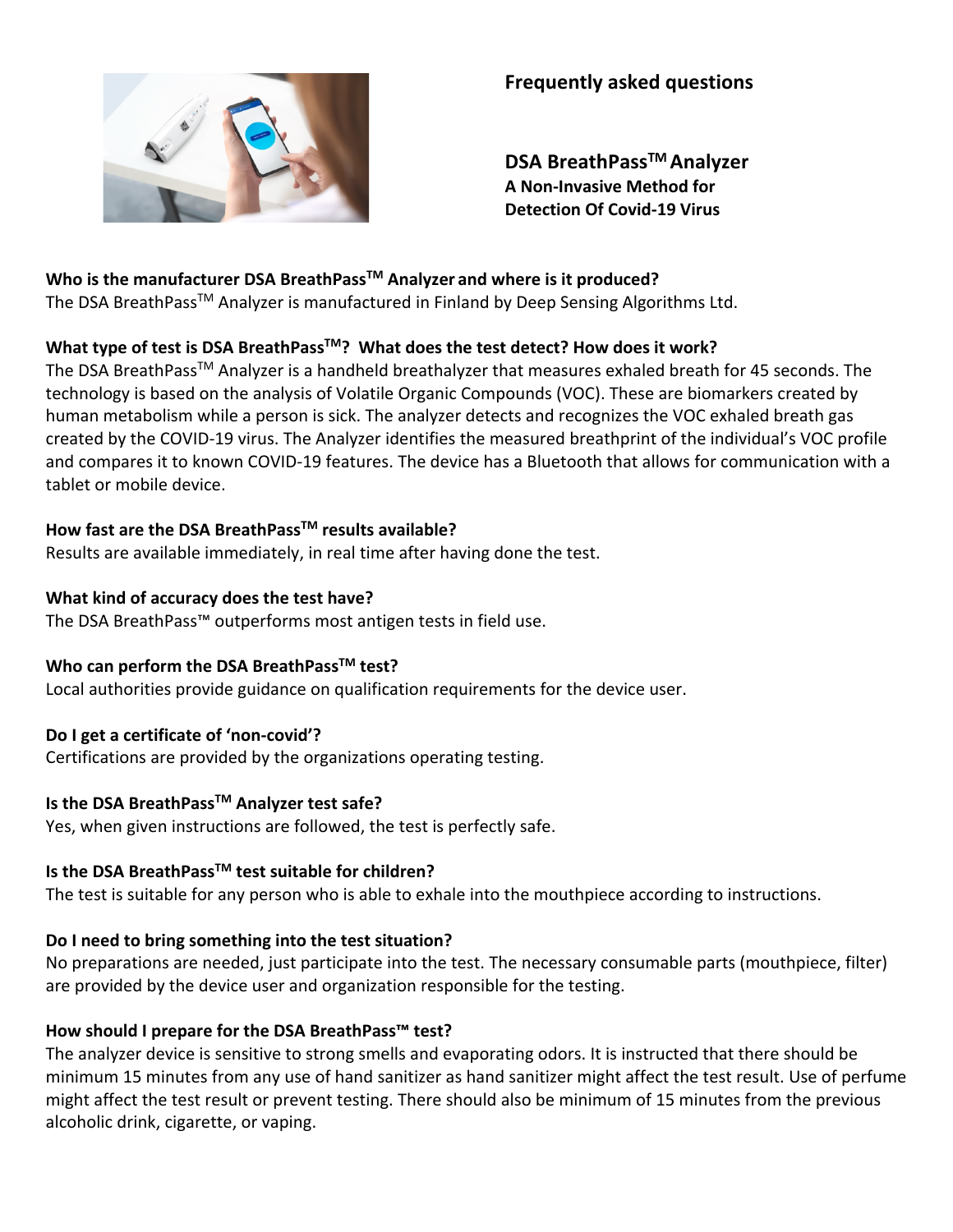### **How quickly from infection can the test be done?**

DSA BreathPass™ is based on analyzing the human metabolic response to the virus. As the metabolic response is rapid, there is no required minimum time from infection. The infection can be identifiable on the following day from infection.

### **Can anybody take the DSA BreathPass™ test?**

The test is intended to detect fresh infections, with maximum 14 days from the appearance of symptoms.

#### **What training is required to administer the the DSA BreathPassTM Analyzertest?**

Minimum requirement for the device user would be to familiarize with the Instructions For Use manual and operating principles. The organization handling the testing will have their own qualification requirements. Local authorities provide guidance if additional training is needed.

# **Are the the DSA BreathPassTM Analyzerresults confidential?**

The result is only visible to the device user and the person being tested. Local medical authorities provide guidance on follow-up procedures following the test.

# **How often should be DSA BreathPassTM Analyzertest be done?**

The test can be taken whenever there is a need to do so. If you need to repeat the test, we recommend a 15 minute interval.

#### **How can the DSA BreathPassTM Analyzer reduce testing backlog and help plan response strategies?**

The DSA BreathPass<sup>™</sup> Analyzer is rapid test that produces result in real time which allows health care providers to make crucial decisions about identifying and isolating people infected with coronavirus. It provides a tremendous opportunity for front-line caregivers and those having to diagnose and screen a lot of infections.

# **Do I need to be a health care professional to operate the DSA BreathPass™?**

In each country the health authorities regulate the necessary requirements for the device user.

#### **How many people are required to operate DSA BreathPass™?**

One person is enough for the device operation. Additional resource might be needed for guidance at screening location.

# **How long does the DSA BreathPass™ device last for before replacement is required?**

DSA BreathPass has been designed for long-term use and should be good for some years.

#### **How do we get updates to the device with new variants of Covid arising all the time?**

The device communicates with the DSA Cloud, that includes the latest algorithm release for detection, the device user does not need to do anything.

#### **Does the DSA BreathPass™ detect the different variants of Covid, like delta and omicron?**

The BreathPass™ does not recognize the virus variant but the metabolic response of the human body. Omicron patients were included in the clinical trials.

#### **How do we do software updates on the DSA BreathPass™?**

The mobile APP (user interface) is updated automatically if update option was selected when downloading from the Google Play or App Store.

If the device needs a firmware update, it will inform the user about this when power is switched on. The device should be connected to WLAN for the firmware update.

# **What do we do about calibration of the device?**

There is no need for field calibration of the DSA BreathPass™.